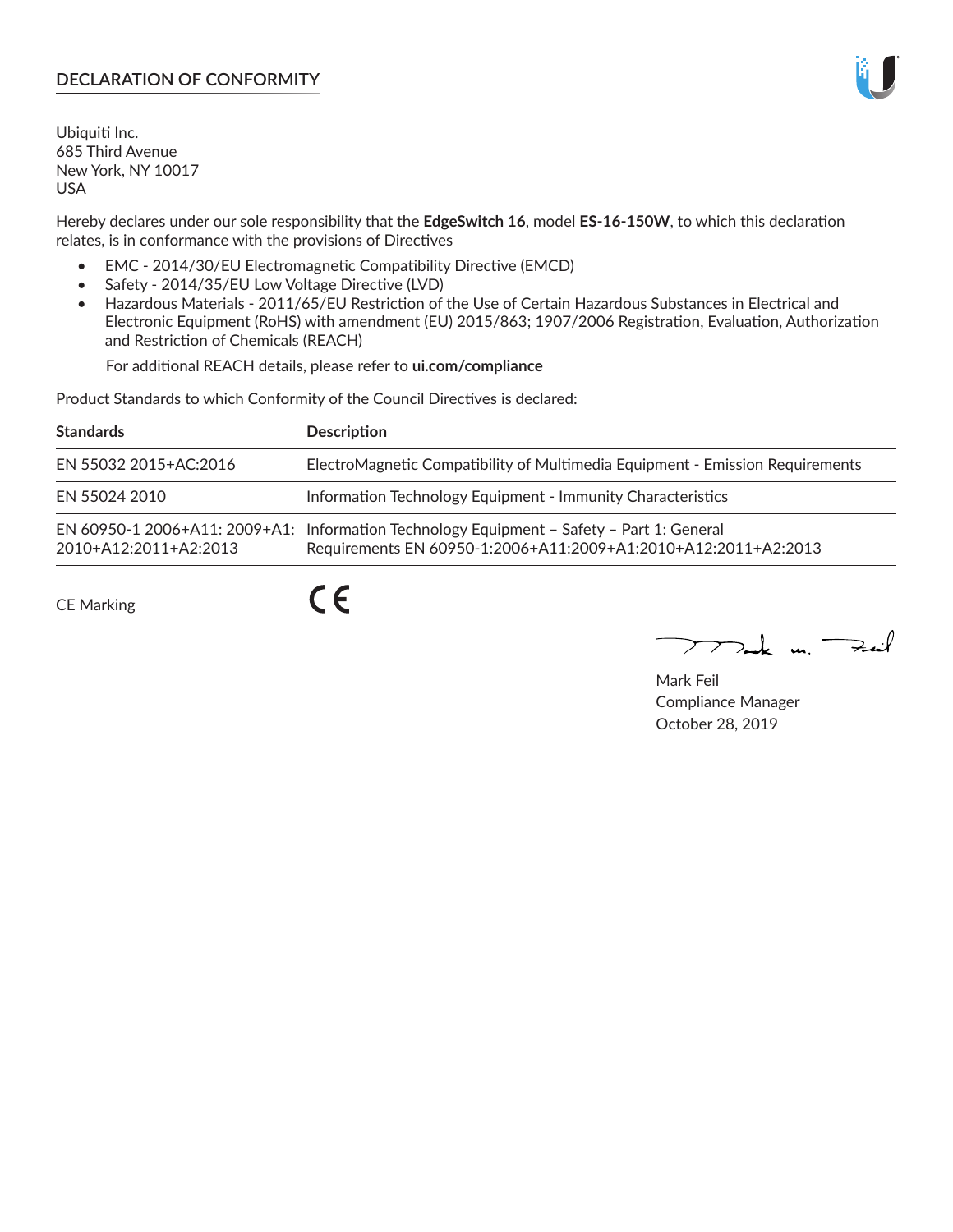# **DECLARATION OF CONFORMITY**



# **български** [Bulgarian]

С настоящото Ubiquiti декларира, че това устройство ES-16-150W е в съответствие със съществените изисквания и други приложими разпоредби на Директиви 2014/30/ЕС, 2014/35/ЕС.

## **Hrvatski** [Croatian]

Ubiquiti ovim putem izjavljuje da je ovaj uređaj ES-16-150W sukladan osnovnim zahtjevima i ostalim bitnim odredbama Direktiva 2014/30/EU, 2014/35/EU.

# **Čeština** [Czech]

Ubiquiti tímto prohlašuje, že toto ES-16-150W zařízení, je ve shodě se základními požadavky a dalšími příslušnými ustanoveními směrnic 2014/30/EU, 2014/35/EU.

# **Dansk** [Danish]

Hermed, Ubiquiti, erklærer at denne ES-16-150W enhed, er i overensstemmelse med de væsentlige krav og øvrige relevante krav i direktiver 2014/30/EU, 2014/35/EU.

# **Nederlands** [Dutch]

Hierbij verklaart Ubiquiti, dat deze ES-16-150W apparaat, in overeenstemming is met de essentiële eisen en de andere relevante bepalingen van richtlijnen 2014/30/EU, 2014/35/EU.

## **English**

Hereby, Ubiquiti, declares that this ES-16-150W device, is in compliance with the essential requirements and other relevant provisions of Directives 2014/30/EU, 2014/35/EU.

# **Eesti keel** [Estonian]

Käesolevaga Ubiquiti kinnitab, et antud ES-16-150W seade, on vastavus olulistele nõuetele ja teistele asjakohastele sätetele direktiivide 2014/30/EL, 2014/35/EL.

## **Suomi** [Finnish]

Täten Ubiquiti vakuuttaa, että tämä ES-16-150W laite, on yhdenmukainen olennaisten vaatimusten ja muiden sitä koskevien direktiivien 2014/30/EU, 2014/35/EU.

## **Français** [French]

Par la présente Ubiquiti déclare que l'appareil ES-16-150W, est conforme aux exigences essentielles et aux autres dispositions pertinentes des directives 2014/30/UE, 2014/35/UE.

## **Deutsch** [German]

Hiermit erklärt Ubiquiti, dass sich dieses ES-16-150W Gerät, in Übereinstimmung mit den grundlegenden Anforderungen und den anderen relevanten Vorschriften der Richtlinien 2014/30/EU, 2014/35/EU befindet.

## **Ελληνικά** [Greek]

Δια του παρόντος, Ubiquiti, δηλώνει ότι αυτή η συσκευή ES-16-150W, είναι σε συμμόρφωση με τις βασικές απαιτήσεις και τις λοιπές σχετικές διατάξεις των οδηγιών 2014/30/EE, 2014/35/EE.

## **Magyar** [Hungarian]

Ezennel Ubiquiti kijelenti, hogy ez a ES-16-150W készülék megfelel az alapvető követelményeknek és más vonatkozó 2014/30/EU, 2014/35/EU irányelvek rendelkezéseit.

## **Íslenska** [Icelandic]

Hér, Ubiquiti, því yfir að þetta ES-16-150W tæki er í samræmi við grunnkröfur og önnur viðeigandi ákvæði tilskipana 2014/30/ESB, 2014/35/ESB.

## **Italiano** [Italian]

Con la presente, Ubiquiti, dichiara che questo dispositivo ES-16-150W, è conforme ai requisiti essenziali ed alle altre disposizioni pertinenti delle direttive 2014/30/UE, 2014/35/UE.